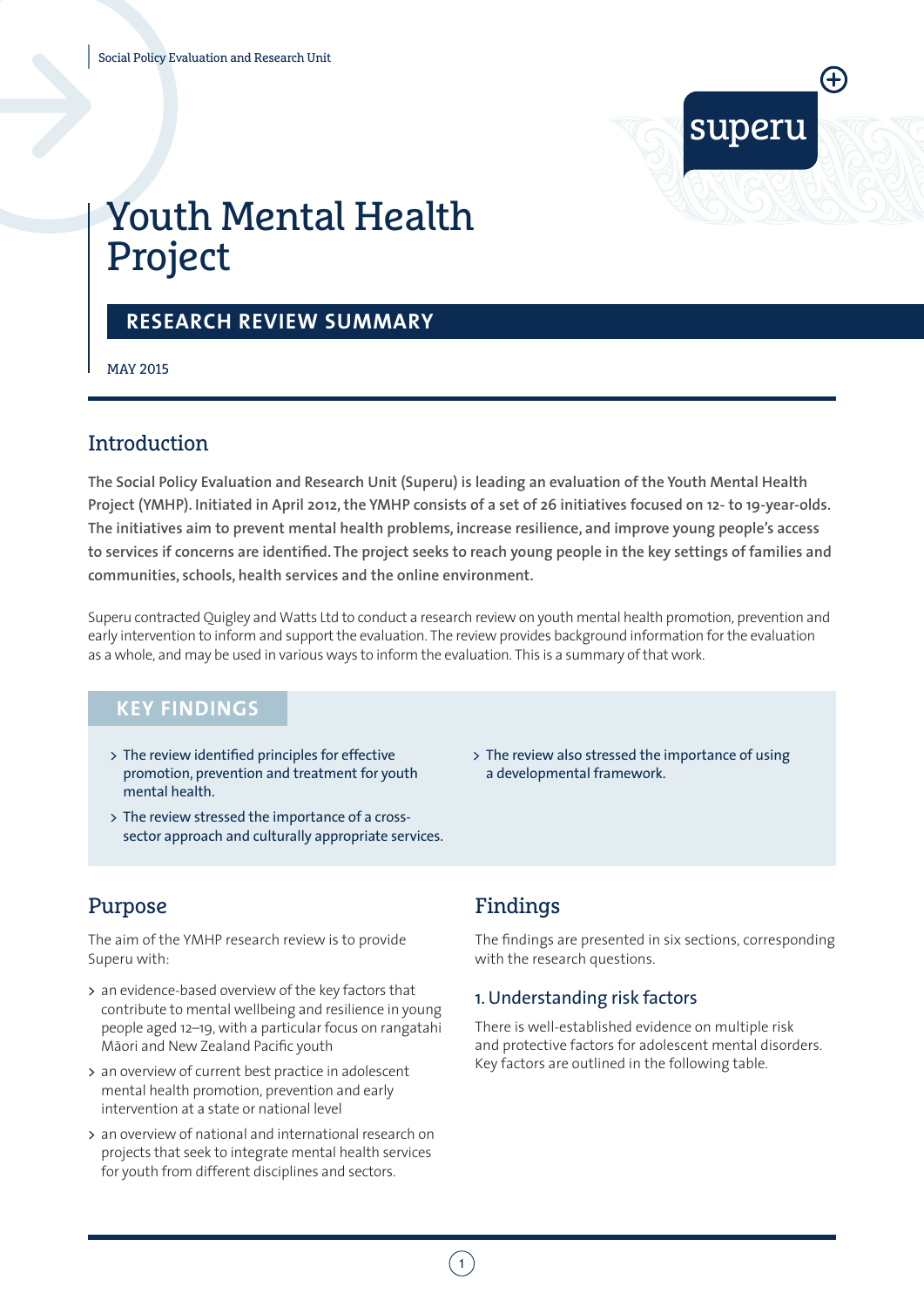### Table 1 Major risk factors and protective factors for mental disorders in young people aged 12–19

 $\left( \mathbf{\Phi} \right)$ 

|                         | <b>Risk factors</b>                                                                                                                                                                                                                                                           | <b>Protective factors</b>                                                                                                                                                                                   |
|-------------------------|-------------------------------------------------------------------------------------------------------------------------------------------------------------------------------------------------------------------------------------------------------------------------------|-------------------------------------------------------------------------------------------------------------------------------------------------------------------------------------------------------------|
| Individual              | > Stressors, especially associated with<br>relationships<br>> Aggressive social behaviour<br>> Low educational achievement<br>> Low commitment to school/<br>disengagement from school<br>> Times of transitions                                                              | > High-quality interpersonal relationships,<br>especially with parents but also other<br>adults, teachers, peers                                                                                            |
| Family                  | > Childhood maltreatment/abuse<br>> Family history of mental illness<br>> Family conflict or dysfunction<br>> Controlling, harsh or neglectful parenting<br>style<br>> Family poverty; social disadvantage<br>> Witnessing or experiencing violence<br>> Times of transitions | > Healthy attachment between parent and<br>child in infancy and early childhood<br>> Parenting characterised by warmth, firm<br>and consistent limit-setting, monitoring<br>and open communication patterns |
| School<br>Neighbourhood | > Negative peer influence; bullying<br>> Adverse neighbourhood conditions, eg<br>fear, distrust, violence<br>> Perceptions of relative disadvantage<br>> Discrimination and racism<br>> Lack of access to services                                                            | > Connectedness to school<br>> Positive school ethos and environment                                                                                                                                        |
| Societal                | > Economic factors, eg high unemployment,<br>inequality<br>> Social and cultural norms<br>> Accessibility and availability of alcohol<br>and other drugs                                                                                                                      |                                                                                                                                                                                                             |

Māori and Pacific youth are more likely than their peers to be exposed to many of the risk factors above, including: discrimination and racism; witnessing or experiencing violence; lack of access to services; family poverty or social disadvantage; and low educational achievement. In addition, Māori and other indigenous peoples are affected by historical and contemporary injustices and marginalisation.

Whānau or extended family support, cultural connectedness and cultural identity/pride have been identified as protective factors for Māori and Pacific youth in longitudinal, cross-sectional and qualitative research.

Exposure to several risk factors increases the likelihood of negative outcomes. Risks have a cumulative effect over the life course, and early problems tend to 'snowball' over time. Risk factors cluster in two distinct patterns: 'early accumulation' (in early life) and 'adolescent onset'. This suggests the importance of intervening both in childhood and during adolescence.

#### 2. Factors associated with positive outcomes

There is growing evidence that mental wellbeing and mental disorder are not opposite ends of a single continuum, but are two distinct dimensions. While some factors affect both wellbeing and disorder, there are other drivers that influence wellbeing alone.

 $\left( 2\right)$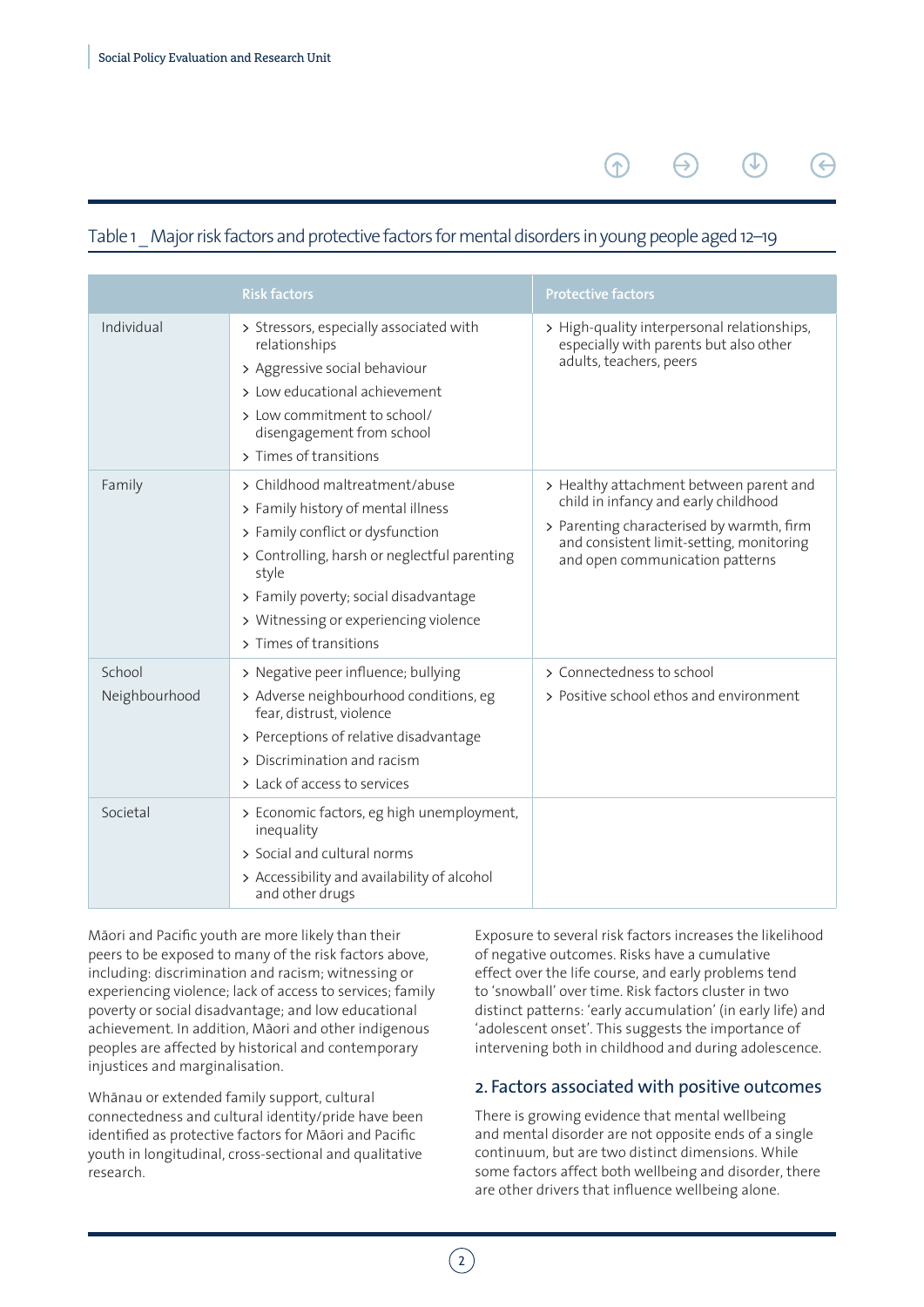According to the international literature, the most widely reported contributors to resilience in young people are positive relationships with caring adults and with peers, effective caregiving and parenting, and effective teachers and schools.

Individual-level assets include an easy-going temperament, cultural knowledge and competence, and skills such as self-regulation, coping and problem-solving.

Community-level factors associated with positive outcomes include early prevention and intervention programmes, relevant support services, recreational facilities and programmes, access to adequate health services, economic opportunities for families, and religious and spiritual organisations. In addition, the normative climate and social cohesion in a neighbourhood or community affect young people's development and mental wellbeing.

There is growing interest in policy measures that promote positive mental health, eg parenting education and strategies to build social capital within localised settings.

New knowledge about brain plasticity suggests that interventions that alter environmental factors in adolescence can produce long-term changes in brain structure and function. This highlights the potential impacts of reducing early adverse experiences.

According to emerging evidence, whanau support, cultural connectedness and policies and structures that support indigenous development promote positive outcomes for Māori and Pacific youth.

There is growing interest in policy measures that promote positive mental health, eg parenting education and strategies to build social capital within localised settings.

#### 3.What works in promotion, prevention and early intervention

There is strong and growing evidence that interventions delivered in home, school and community settings can improve adolescent mental health outcomes.

Evidence-informed principles for the design and content of effective initiatives include:

- > the use of a developmental framework<sup>1</sup>
- > a focus on key risk and protective factors, both individual and environmental
- > a dual focus on prevention and promotion, using a strengths-based approach<sup>2</sup>
- > a socio-ecological model that centres on young people
- > a cross-sectoral approach
- > adequate dosage and timeframe
- > informed by theory and evidence
- > cultural appropriateness.

There is empirical evidence that the following types of interventions can improve mental health and other outcomes:

- > supporting positive family functioning
- > nurturing school environments
- > developing skills such as social problem-solving, communication and social skills.

Experts also see evidence-informed policy-level interventions (eg to reduce poverty, child abuse, discrimination) as important, and there is some evidence that certain policy approaches are effective.

There is some evidence that comprehensive and coordinated programmes that use a range of strategies in different settings (eg school, community, family) are more effective than those that use classroom-based activities alone.

3

Developmental frameworks recognise that how well a child's emotional needs are met and how well their competencies are developed at one stage determines how well they will cope with the challenges of the following stage. It implies an emphasis on developmentally appropriate risk and protective factors at each stage, and a consideration of the question: "What does a child need, one, three, five years down the line?"

<sup>2</sup> The strengths-based approach assumes that all young people, including those diagnosed with mental disorders or behaviour problems, have strengths and the ability to draw on them. Strengths refer to the specific competencies and characteristics that are key to a young person's development and wellbeing and may be understood at various levels – individual, family or community.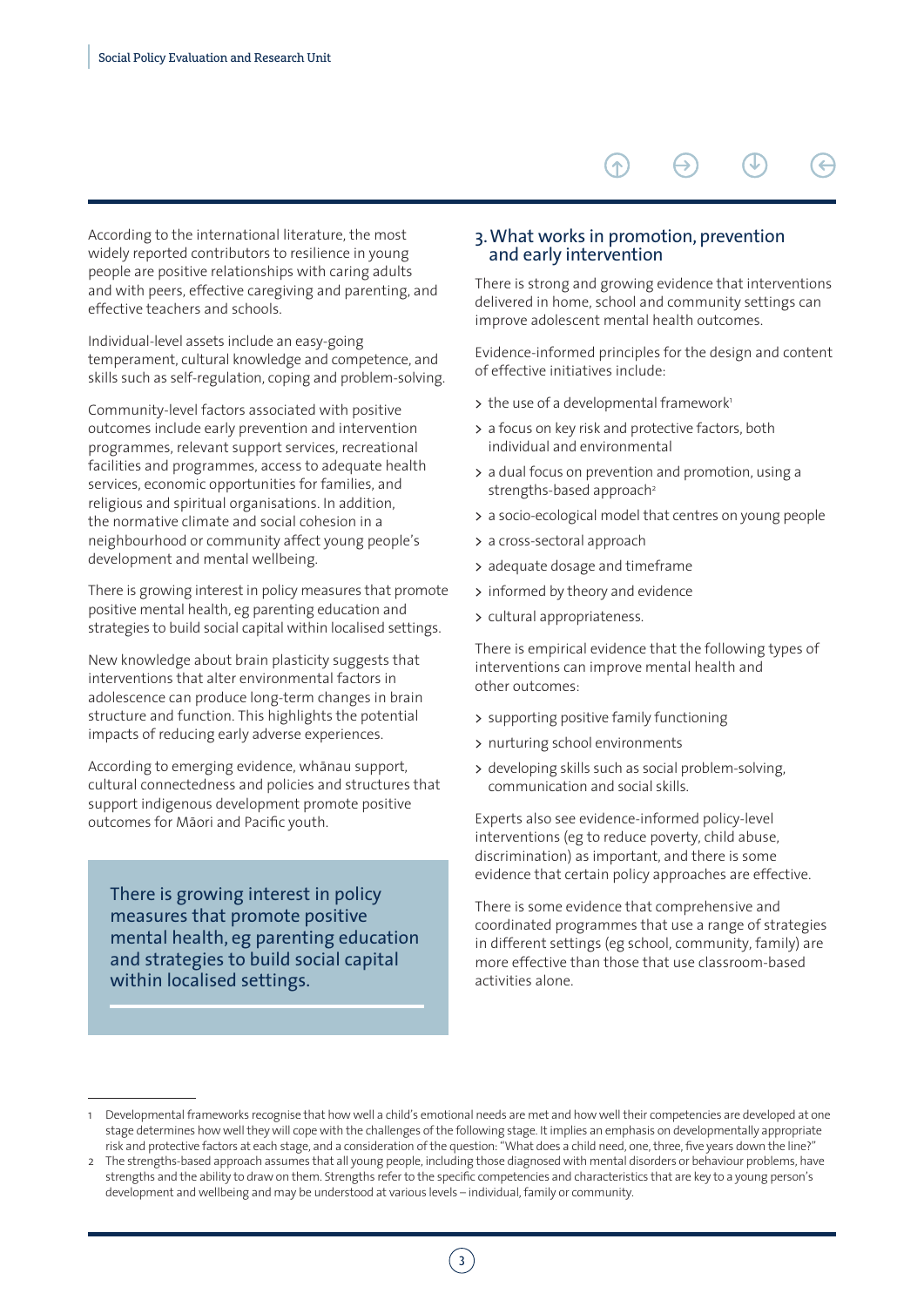#### In order to improve mental health outcomes in adolescence, attention needs to be given to creating nurturing environments and supporting social and emotional development in infancy, childhood and pre-adolescence, as well as intervening during the adolescent years.

Effective interventions at the individual level promote protective factors as well as skills and competencies in young people. At family, school, community and societal levels, interventions should aim to both reduce risk factors (eg punitive approaches to behaviour management) and enhance protective factors (eg respectful relationships, a positive school climate).

#### 4. Best practice in promotion, prevention and early intervention

There is no agreed 'best practice' for implementing youth mental health promotion, prevention and early intervention initiatives at a state or national level. There is however clear evidence that implementation quality has a significant effect on programme success and outcomes for young people.

According to the literature, successful programme implementation and quality are characterised by:

- > organisational factors, eg culture, capacity and leadership
- > programme selection, eg good fit with needs and preferences of community
- > training and support, both initial and ongoing
- > fidelity, ie delivering the programme as it was designed
- > monitoring and feedback, eg fidelity assessment, supervision and outcome monitoring.

Funding security is a key implementation challenge, and is one of many contextual factors that can help or hinder implementation.

More research is needed to identify the active ingredients of effective programmes, so that those elements are preserved when programmes are adapted or scaled up.

#### 5. Best practice for Maori and Pacific youth

There is a small but growing empirical evidence base to support interventions to improve Māori and Pacific youth mental health outcomes. Emerging evidence and/ or evidence-informed expert opinion supports the use of

whānau-centred and relationship-focused approaches, for example:

 $\bigwedge$ 

- > Whānau Ora approaches, and
- > whole-school interventions that improve the school culture and improve how teachers work with Māori and Pacific students.

Empirical research suggests that some generic early intervention programmes can improve mental health outcomes for Maori and Pacific youth (eg group programmes aimed at increasing social and emotional skills). Experts also recommend interventions at the societal level, especially policies to reduce poverty and discrimination. Some evidence supports the use of policy interventions, especially increasing the price of alcohol and reducing its availability and accessibility in order to reduce substance use disorders. However, more research is needed at policy and societal levels.

Evidence-informed principles for the design, content and implementation of interventions for Pacific youth include:

- > strengths-based and cross-sectoral approaches, with a focus on whānau and relationship-building
- > cultural relevance and involvement from Māori and Pacific communities, including young people
- > intervention at the societal level
- > the provision of both ethnic-specific (eg kaupapa Māori) and culturally responsive generic programmes
- > cultural competence
- > reducing barriers to accessing interventions and services, and a focus on sustainability and capacitybuilding.

#### 6. Need for greater integration

Little evidence is available about the most effective mix of services, or the most appropriate balance between intervention initiatives. For example, universal, selective and integrated interventions are all part of a comprehensive approach to promotion and prevention; however, the literature has little guidance about the most appropriate balance between these intervention types. A 'stepped care' type approach based on individual need is a promising model for achieving an appropriate balance between universal and more intensive group and individual interventions, at least at the school level.

4